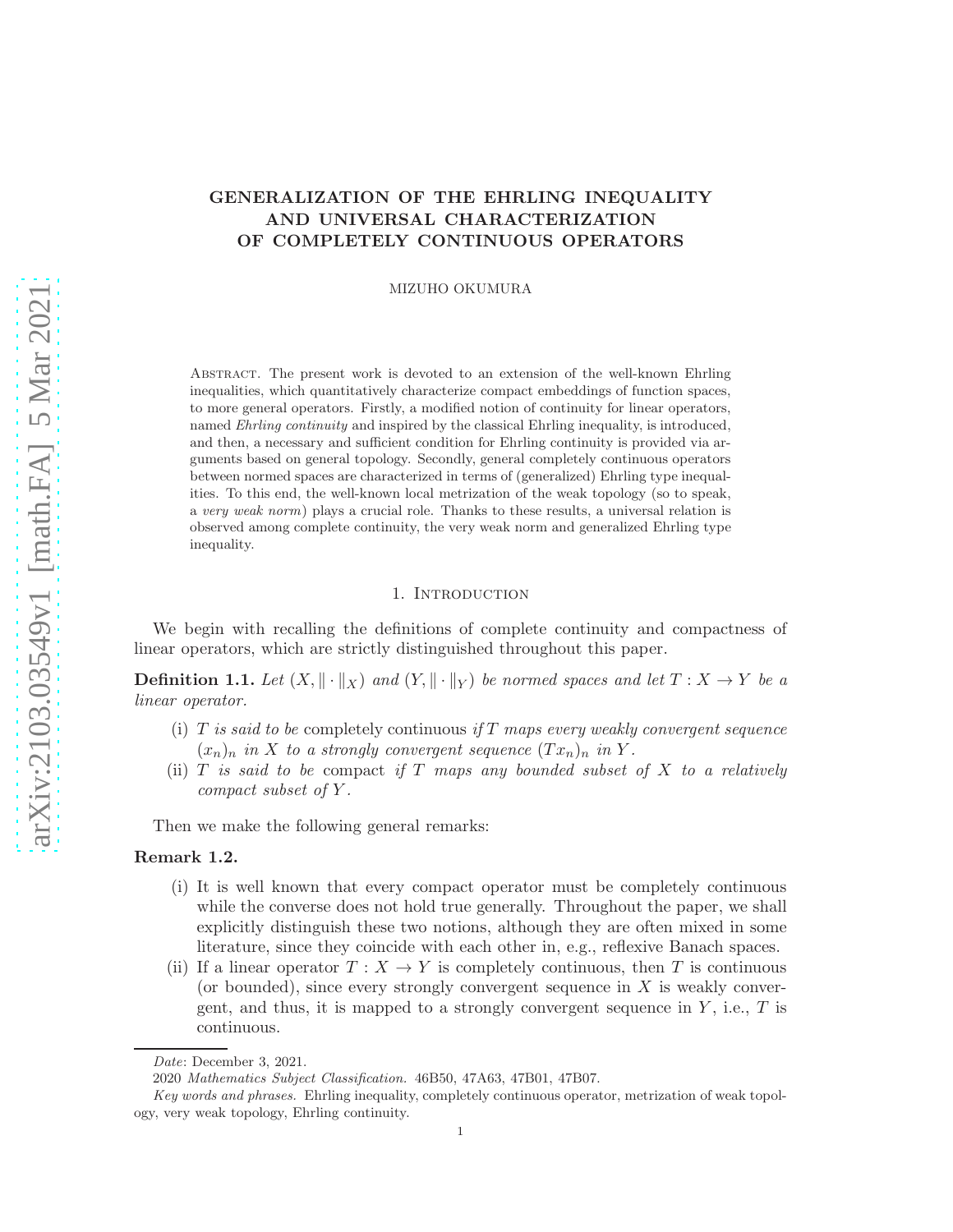#### 2 MIZUHO OKUMURA

In view of applications of Functional Analysis to, e.g., variational problems and PDEs, the complete continuity of linear operators often plays a crucial role, e.g., for constructing solutions for PDEs or for finding minimizers of functionals. For instance, the compactness of embeddings is often used to derive the strong convergence from the weak convergence or boundedness of a minimizing sequence or a sequence of approximate solutions.

Although qualitative aspects of completely continuous operators, i.e., weak convergence implies strong convergence, are often discussed, there are less studies or attempts to reveal their quantitative aspects.

Precisely speaking, we shall consider a completely continuous linear operator

$$
T: X \to Y,
$$

where  $(X, \|\cdot\|_X)$  and  $(Y, \|\cdot\|_Y)$  are normed spaces. Then we shall seek for a quantitative estimate for the operator T such as

$$
||Tu - Tv||_Y \leq \omega(u, v)
$$
 for all  $u, v \in X$ ,

for some function  $\omega : X \times X \to [0, \infty]$  satisfying that  $\omega(u, v)$  is infinitesimal as  $u \to v$ weakly in X. The function  $\omega$  may be called a *modulus of continuity* for the operator T and quantitatively measure the uniform (complete) continuity of T.

One of well-known estimates as above for compact embeddings is the so-called Ehrling *inequality*, which is also known as the J.-L. Lions lemma  $(1, p. 173)$  [\[3\]](#page-13-1), [\[7\]](#page-13-2), [\[5,](#page-13-3) Lemma 7.6.], [\[8,](#page-13-4) p. 269, Theorem 3.5.]) and described as follows:

Ehrling inequality. Let  $(X, \|\cdot\|_X), (Y, \|\cdot\|_Y)$  and  $(Z, \|\cdot\|_Z)$  be normed spaces with embedding  $X \hookrightarrow Y$  being compact and  $Y \hookrightarrow Z$  being continuous. Then for any  $\varepsilon > 0$ , there exists a constant  $C_{\varepsilon} > 0$  such that

<span id="page-1-0"></span>(1.1)  $||u||_Y \leq \varepsilon ||u||_X + C_{\varepsilon} ||u||_Z$  for all  $u \in X$ .

**Remark 1.3.** The embedding  $X \hookrightarrow Y$  above is not just completely continuous, but supposed to be compact.

Owing to the arbitrariness of  $\varepsilon > 0$  and complete continuity of  $X \hookrightarrow Z$ , the right-hand side of [\(1.1\)](#page-1-0) is infinitesimal as  $u \to 0$  weakly in X and can be regarded as a modulus of continuity of the compact embedding  $X \hookrightarrow Y$ .

Let us extend the Ehrling inequality [\(1.1\)](#page-1-0) to more general linear operators, so to speak, the generalized Ehrling type inequality, and making use of it, let us define a new notion of continuity for linear operators, so to speak, the Ehrling continuity.

**Definition 1.4.** Let  $(X, \|\cdot\|_1), (X, \|\cdot\|_2)$  and  $(Y, \|\cdot\|_Y)$  be normed spaces and let  $T : X \to Y$ be a linear operator.

(i) (generalized Ehrling type inequality) The linear operator  $T$  is said to satisfy the generalized Ehrling type inequality with the pair  $(\Vert \cdot \Vert_1, \Vert \cdot \Vert_2)$ , if for any  $\varepsilon > 0$ , there exists a constant  $C_{\varepsilon} > 0$  such that

$$
(1.2) \t\t\t ||Tu||_Y \leq \varepsilon ||u||_1 + C_{\varepsilon} ||u||_2 \t\t for all  $u \in X$ .
$$

<span id="page-1-1"></span>(ii) (Ehrling continuity) The linear operator  $T$  is said to be Ehrling continuous with the pair  $(\|\cdot\|_1, \|\cdot\|_2)$ , if T satisfies the generalized Ehrling type inequality [\(1.2\)](#page-1-1) with the pair  $(\Vert \cdot \Vert_1, \Vert \cdot \Vert_2).$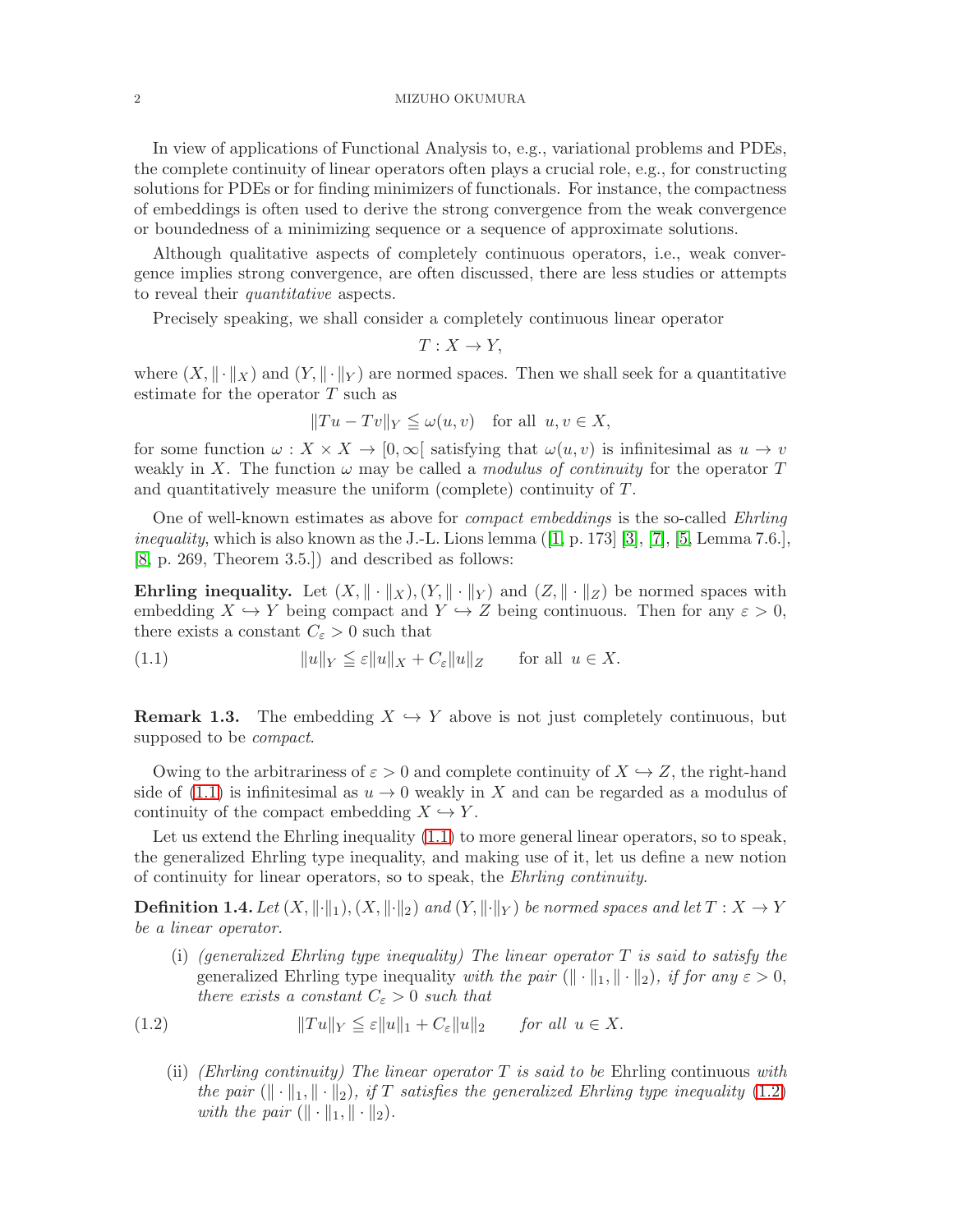Remark 1.5. The original Ehrling inequality [\(1.1\)](#page-1-0) means that the compact embedding  $X \hookrightarrow Y$  is Ehrling continuous with the pair  $(\Vert \cdot \Vert_X, \Vert \cdot \Vert_Z)$ , where we assign the norm on X induced by  $\|\cdot\|_Z$  to the (weaker) norm  $\|\cdot\|_2$  (see also Corollary [1.8](#page-3-0) below).

A significance of the Ehrling type continuity (of an operator  $T$ ) is that, for any sequence  $(u_n)_n$  in X,  $Tu_n \to 0$  in Y provided that  $\sup_n ||u_n||_1 < \infty$  and  $||u_n||_2 \to 0$ , thanks to the arbitrariness of  $\varepsilon > 0$ . In other words, " $\|\cdot\|_1$ -boundedness" and " $\|\cdot\|_2$ -convergence" yield " $\|\cdot\|_Y$ -convergence". Such a continuity of T with hybrid use of two different norms (or topologies) in X is in particular useful when the norm  $\|\cdot\|_1$  is stronger and  $\|\cdot\|_2$  weaker.

In this paper, we shall develop a general framework to establish generalized Ehrling type inequalities for completely continuous operators. In what follows, we are firstly concerned with the generalized Ehrling type inequality [\(1.2\)](#page-1-1) from topological points of view. We shall obtain a new topological formulation which completely characterizes the generalized Ehrling type inequality [\(1.2\)](#page-1-1). More precisely, a necessary and sufficient condition for the Ehrling continuity of linear operators will be provided (see Theorem [1.6](#page-3-1) below). Then as a corollary, the classical Ehrling inequality [\(1.1\)](#page-1-0) is also re-proved via such a topological formulation (see Corollary [1.8](#page-3-0) below).

Secondly, the complete continuity of a linear operator  $T : X \to Y$  with X having a separable dual  $X^*$  is characterized in general settings in terms of the Ehrling continuity. Owing to the separability of the dual  $X^*$ , one can construct a norm topology  $|\cdot|_{\Phi}$  which induces a metric topology on  $\{u \in X; \|u\|_X \leq 1\}$  equivalent to the weak topology of X (see Lemma [1.12](#page-4-0) below), where  $\Phi = (\phi_k)_k$  is a dense subset of  $B_{X^*}(1)$ . Then with the help of the additional norm  $|\cdot|_{\Phi}$ , we shall obtain a universal characterization of completely continuous operators, i.e., a linear operator  $T : (X, \|\cdot\|_X) \to (Y, \|\cdot\|_Y)$ , with  $(X, \|\cdot\|_X)$  having a separable dual, is completely continuous if and only if T is Ehrling continuous with the pair  $(\|\cdot\|_X, |\cdot|_\Phi)$ , i.e., for any  $\varepsilon > 0$ , there exists  $C_{\varepsilon} > 0$  such that

$$
||Tu||_Y \leqq \varepsilon ||u||_X + C_{\varepsilon} |u|_{\Phi} \qquad \text{for all } u \in X
$$

(see Theorem [1.15](#page-5-0) below).

Notaion. Throughout the paper, we often use the following notation.

- (i) For a normed space  $(X, \|\cdot\|_X)$  and its dual  $X^*$ , the duality pairing between X and  $X^*$  is denoted by  $\langle \cdot, \cdot \rangle$ .
- (ii) For  $r > 0$  and a normed space  $(X, \|\cdot\|_X)$ , we denote by  $B_X(r)$  the (strongly) closed ball in X of radius r centered at the origin, i.e.,  $B_X(r) = \{u \in X; ||u||_X \leq$ r}.
- (iii) Let  $(X, d_X)$  and  $(Y, d_Y)$  be metric spaces. We may denote

 $T: (X, d_X) \to (Y, d_Y)$  continuously,

in order to emphasize that T is continuous with respect to metrics  $d_X$  and  $d_Y$ .

- (iv) For a normed space  $(X, \|\cdot\|_X)$  and a subset B in X, we regard  $(B, \|\cdot\|_X)$  as a metric space with the metric d being induced by  $\|\cdot\|_X$ , i.e.,  $d(u, v) \coloneqq \|u - v\|_X$ for all  $u, v \in B$ .
- $(v)$  We denote by C generic non-negative constants, which do not depend on elements of corresponding spaces or sets and may vary from line to line. The constant  $C$  will have subscripts of parameters if we emphasize the dependence of C on those parameters.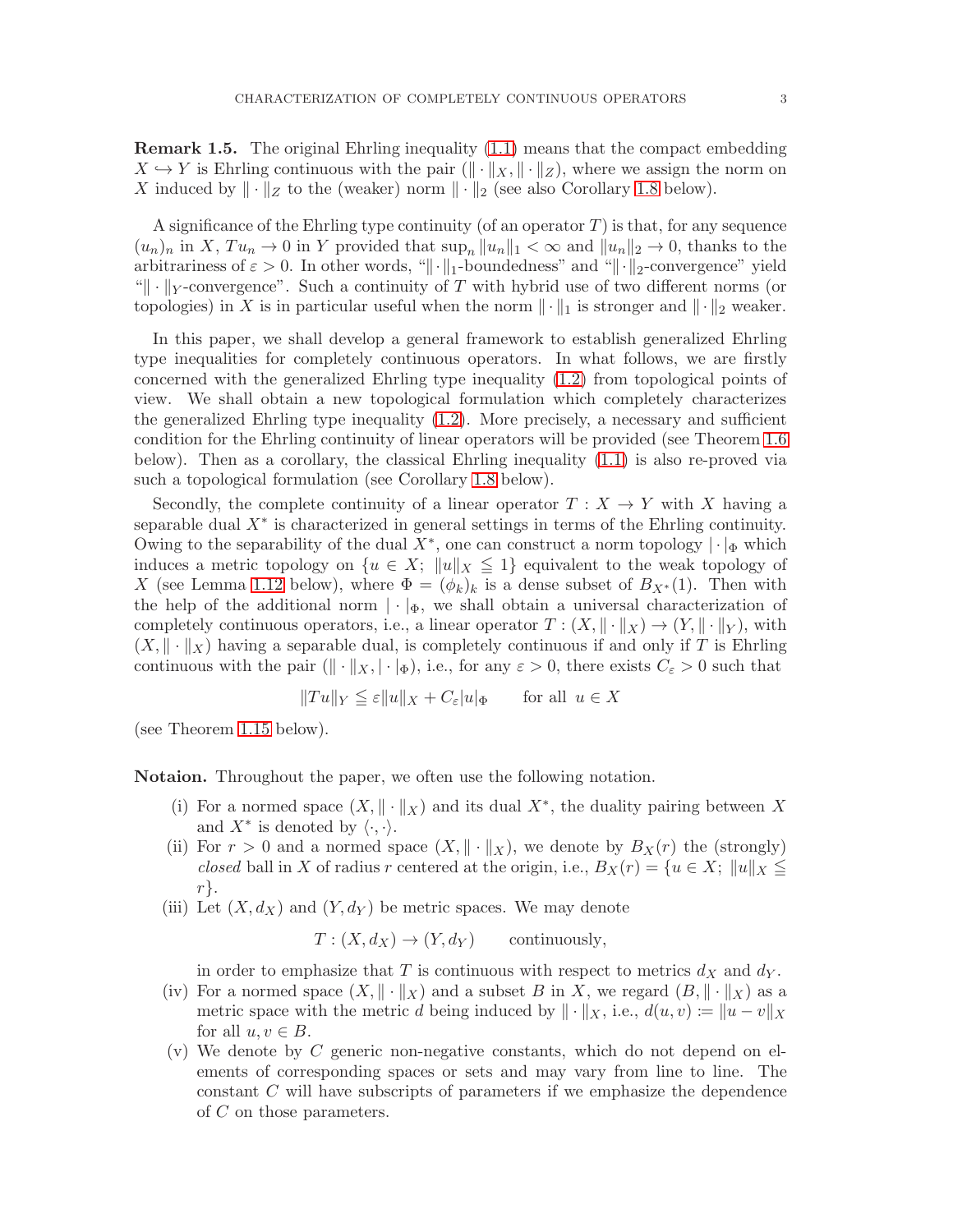1.1. Main results I. The following theorem gives a topological formulation which completely characterizes the generalized Ehrling type inequality, i.e., a necessary and sufficient condition for the Ehrling continuity of linear operators.

<span id="page-3-1"></span>**Theorem 1.6.** Let  $(X, \|\cdot\|_1), (X, \|\cdot\|_2)$ , and  $(Y, \|\cdot\|_Y)$  be normed spaces, let  $B \coloneqq \{u \in$  $X$ ;  $||u||_1 \leq 1$  and let  $T : X \to Y$  be a linear operator. Assume that

<span id="page-3-2"></span>(1.3)  $T|_B : (B, \|\cdot\|_2) \to (Y, \|\cdot\|_Y)$ 

is continuous. Then T is Ehrling continuous with the pair  $(\Vert \cdot \Vert_1, \Vert \cdot \Vert_2)$ , i.e., for any  $\varepsilon > 0$ , there exists a constant  $C_{\varepsilon} > 0$  such that

<span id="page-3-3"></span>(1.4) 
$$
||Tu||_Y \leqq \varepsilon ||u||_1 + C_{\varepsilon} ||u||_2 \quad \text{for all } u \in X.
$$

Conversely, if a linear operator T is Ehrling continuous with the pair  $(\|\cdot\|_1, \|\cdot\|_2)$ , then the restricted mapping [\(1.3\)](#page-3-2) is continuous.

Then we further observe that

**Remark 1.7.** In addition to [\(1.4\)](#page-3-3), if there exists a constant  $C > 0$  such that  $||u||_2 \le$  $C||u||_1$  (respectively,  $||u||_1 \leq C||u||_2$ ) for all  $u \in X$ , then there exists a constant  $C' > 0$ such that  $||Tu||_Y \leq C'||u||_1$  (respectively,  $||Tu||_Y \leq C'||u||_2$ ), which implies that T is a bounded operator from  $(X, \|\cdot\|_1)$  to  $(Y, \|\cdot\|_Y)$  (respectively, from  $(X, \|\cdot\|_2)$  to  $(Y, \|\cdot\|_Y)$ ).

Owing to Theorem [1.6,](#page-3-1) one can give an alternative proof of the classical Ehrling inequality [\(1.1\)](#page-1-0).

<span id="page-3-0"></span>**Corollary 1.8.** (Ehrling inequality) Let  $(X, \|\cdot\|_X), (Y, \|\cdot\|_Y)$  and  $(Z, \|\cdot\|_Z)$  be normed spaces with embeddings  $\theta : X \hookrightarrow Y$  being compact and  $\tau : Y \hookrightarrow Z$  being continuous. Set  $B = \{u \in X; ||u||_X \leq 1\}$ . Let X be also equipped with the norm  $||\cdot||_X$  induced by  $||\cdot||_Z$ , i.e.,  $|u|_X := ||(\tau \circ \theta)(u)||_Z$  for all  $u \in X$ . Then the canonical injection induced by  $\theta$ 

$$
\theta|_B : (B, |\cdot|_X) \to (Y, \|\cdot\|_Y)
$$

is continuous, and therefore, the embedding  $\theta$  is Ehrling continuous with the pair ( $\|\cdot\|$  $\|x, \cdot\|_X$ , i.e., for any  $\varepsilon > 0$ , there exists a constant  $C_{\varepsilon} > 0$  such that

<span id="page-3-4"></span>(1.5)  $\|\theta(u)\|_Y \leq \varepsilon \|u\|_X + C_{\varepsilon} \|(\tau \circ \theta)(u)\|_Z$  for all  $u \in X$ .

The corollary above indicates that Theorem [1.6](#page-3-1) is an extension of the classical Ehrling lemma to more general operators.

<span id="page-3-6"></span>**Corollary 1.9.** Under the same conditions as in Corollary [1.8,](#page-3-0) the metric spaces  $(B, \|\theta \cdot \|_Y)$ and  $(B, |\cdot|_X)$  are homeomorphic.

One can easily show the above corollary, since the canonical mapping  $(B, \|\theta\|_Y) \to$  $(B, |\cdot|_X)$  is continuous by assumption, and the inverse mapping  $(B, |\cdot|_X) \rightarrow (B, \|\theta \cdot \|_Y)$ is also (sequentially) continuous thanks to the estimate [\(1.5\)](#page-3-4) and to the arbitrariness of  $\varepsilon > 0$ .

Another application of Theorem [1.6](#page-3-1) is concerned with an example given by H. Brezis in [\[1,](#page-13-0) p. 174, Exercise 6.13] (hereafter we call it Brezis' example for short), and we shall give an alternative proof for it.

<span id="page-3-5"></span>**Corollary 1.10.** Let  $(X, \|\cdot\|_X), (Y, \|\cdot\|_Y)$  be normed spaces and let  $(X, \|\cdot\|_X)$  be reflexive. Let  $T : X \rightarrow Y$  be a linear and completely continuous operator and set  $B = \{u \in$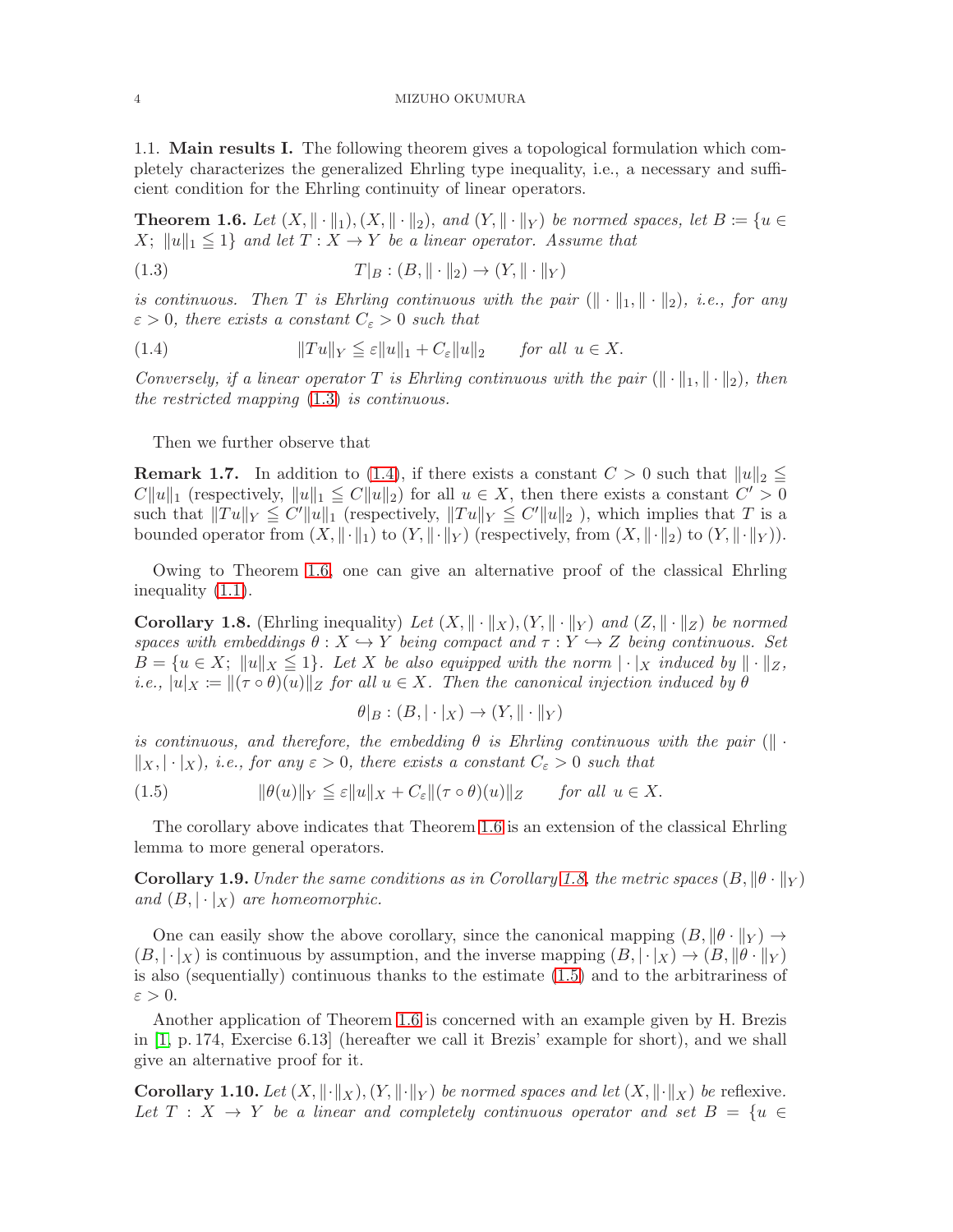$X$ ;  $||u||_X \leq 1$ . Assume that X is also equipped with another norm  $|\cdot|_X$  weaker than  $\Vert \cdot \Vert_X$ , i.e., for some  $C > 0$ ,  $\Vert u \Vert_X \leq C \Vert u \Vert_X$  for all  $u \in X$ . Then

$$
T|_B : (B, |\cdot|_X) \to (Y, \|\cdot\|_Y)
$$

is continuous, and therefore, T is Ehrling continuous with the pair  $(\Vert \cdot \Vert_X, \cdot \vert_X)$ , i.e., for any  $\varepsilon > 0$ , there exists a constant  $C_{\varepsilon} > 0$  such that

$$
||Tu||_Y \leq \varepsilon ||u||_X + C_{\varepsilon} |u|_X
$$
 for all  $u \in X$ .

**Remark 1.11.** In Brezis' example, the reflexivity of  $(X, \|\cdot\|_X)$  is crucial and provides a weak compactness of B (see also Lemma [2.4](#page-7-0) and the poof of Corollary [1.10](#page-3-5) below), and a counter example for the non-reflexive case is given in [\[1,](#page-13-0) p. 174, Exercise 6.13].

1.2. Main results II. We now move on to providing a general theory which can guarantee an Ehrling type inequality for any completely continuous operator (whose domain has a separable dual space) by performing a local metrization of weak topology.

It is well known that the weak topology on a normed space with a separable dual is locally metrizable (see [\[1,](#page-13-0) Theorem 3.29.] and Lemma [2.3](#page-7-1) below).

We need the following lemma on the local metrization of the weak topology. It provides another norm having useful properties, which will be employed to prove the main theorem below.

<span id="page-4-0"></span>**Lemma 1.12.** Let  $(X, \|\cdot\|_X)$  be a normed space whose dual  $X^*$  is separable and let  $\Phi = (\phi_k)_k$  be a dense subset of  $B_{X^*}(1)$ . Set  $B_X(r) = \{u \in X; ||u||_X \le r\}$ ,  $r > 0$ . Define a norm  $|\cdot|_{\Phi}$  on X by

(1.6) 
$$
|u|_{\Phi} \coloneqq \sum_{k=1}^{\infty} 2^{-k} |\langle \phi_k, u \rangle| \quad \text{for } u \in X.
$$

Then the following holds:

- (i) for all  $u \in X$ ,  $|u|_{\Phi} \leq ||u||_X$ ;
- (ii) the series in the right-hand side of [\(1.6\)](#page-4-1) converges uniformly on every bounded set in  $(X, \|\cdot\|_X)$ , i.e., for any bounded subset K in  $(X, \|\cdot\|_X)$  and any  $\varepsilon > 0$ , there exists a number  $M = M(K, \varepsilon) \in \mathbb{N}$  such that

<span id="page-4-1"></span>
$$
\sum_{k=M}^{\infty} 2^{-k} |\langle \phi_k, u \rangle| < \varepsilon \qquad \text{for all } u \in K;
$$

- (iii) for a sequence  $(u_n)_{n\geq 1}$  and u in X,  $u_n \rightharpoonup u$  weakly in  $(X, \|\cdot\|_X)$  if and only if  $\sup_{n\geq 1} ||u_n||_X < \infty$  and  $|u_n - u|_{\Phi} \to 0$  as  $n \to \infty;$
- (iv) in particular, the canonical bijection

$$
(X, \|\cdot\|_X) \to (X, |\cdot|_{\Phi})
$$

is completely continuous;

- (v) restricted to a closed ball  $B_X(r)$  for  $r > 0$ , the metric topology of  $(B_X(r), |\cdot|_{\Phi})$ is equivalent to the (relative) weak topology of  $(B_X(r), \sigma(X, X^*))$ ;
- (vi) in addition, if X is reflexive, then  $(B_X(r), |\cdot|_{\Phi})$  is a compact metric space for  $r > 0$ .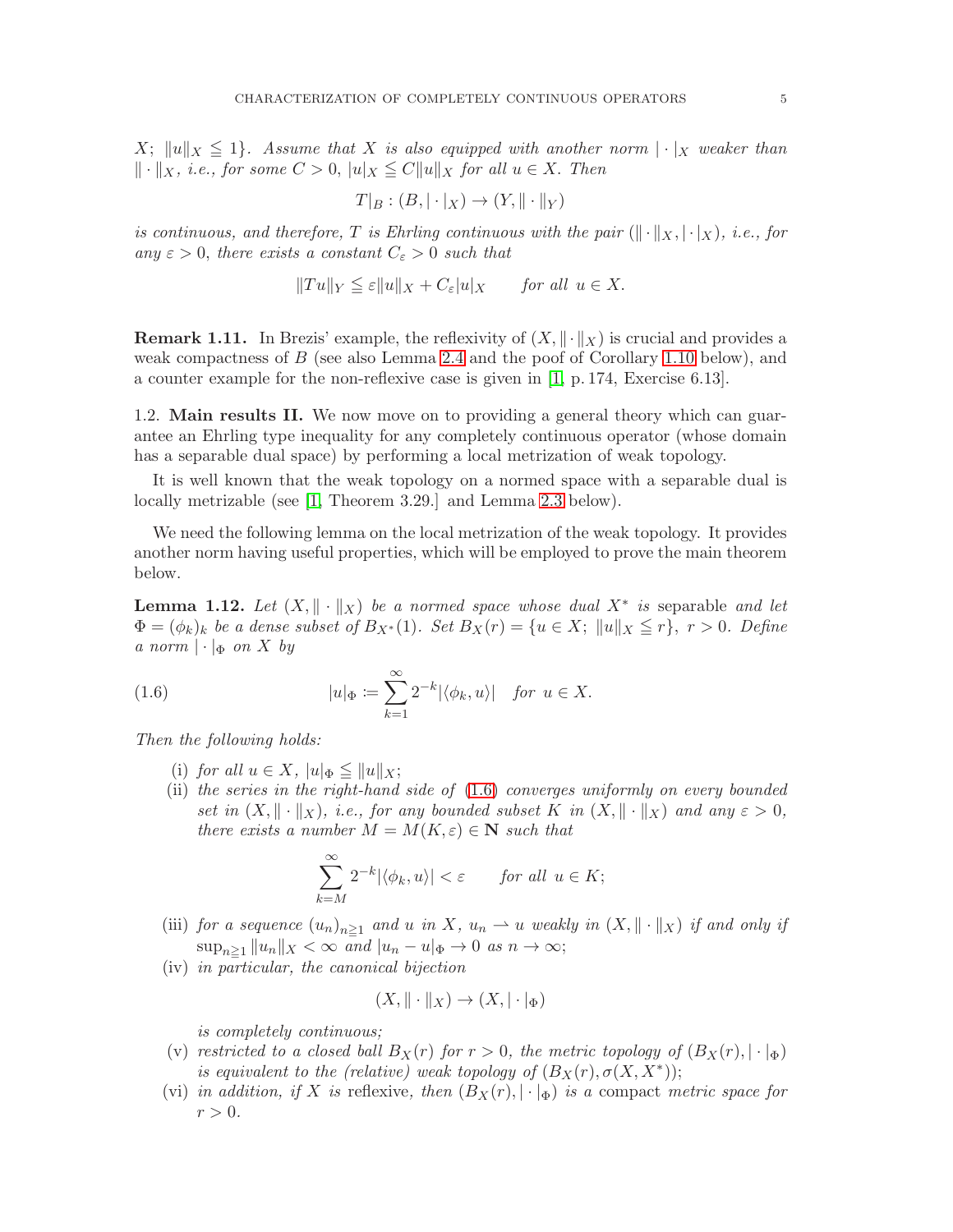We remark here that there are three notions of convergence in a normed space  $(X, \|\cdot\|_X)$ whose dual  $X^*$  is separable: (i) the strong convergence in  $\|\cdot\|_X$ ; (ii) the weak convergence with respect to  $\sigma(X, X^*)$ ; (iii) the additional norm convergence in  $|\cdot|_{\Phi}$  defined by [\(1.6\)](#page-4-1). Lemma [1.12](#page-4-0) shows the following implications:

 $\Vert \cdot \Vert_{X}$ -convergence  $\Rightarrow \sigma(X, X^*)$ -convergence  $\Rightarrow |\cdot|_{\Phi}$ -convergence.

It is well known that weak convergent sequences do not always converge strongly in general. A natural question is whether or not the convergence in  $|\cdot|_{\Phi}$  implies the convergence in  $\sigma(X, X^*)$ . In general, the answer is negative, and there is a counter example, that is, a sequence convergent in  $|\cdot|_{\Phi}$  but not convergent in  $\sigma(X, X^*)$ . For details, see Appendix. Hence it is reasonable to call the norm topology  $(X, |\cdot|_\Phi)$  a very weak topology of X.

<span id="page-5-3"></span>**Definition 1.13.** (Very weak topology) Let  $(X, \|\cdot\|_X)$  be a normed space whose dual  $X^*$ is separable, let  $\Phi = (\phi_k)_k$  be a dense subset of  $B_{X^*}(1)$  and let  $|\cdot|_{\Phi}$  be given by [\(1.6\)](#page-4-1). The norm topology  $(X, |\cdot|_{\Phi})$  is called the very weak topology of X associated with  $\Phi$ and the norm  $|\cdot|_{\Phi}$  is called the very weak norm of X associated with  $\Phi$ .

**Remark 1.14.** As is seen in [\(1.6\)](#page-4-1), the norm  $|\cdot|_{\Phi}$  depends on the choice of a dense subset  $\Phi = (\phi_k)_k$  in  $B_{X^*}(1)$ . However, according to Lemma [1.12,](#page-4-0) every very weak norm is equivalent to the weak topology on every closed ball centered at the origin regardless of the choice of a dense subset: i.e., the very weak topology is independent of the choice when restricted to a closed ball centered at the origin. Moreover, as will be remarked in Remark [1.16](#page-6-0) below, the theorem below will show that the choice makes no influence on our main result, that is, Ehrling type inequalities for completely continuous operators in terms of the very weak norm. Thus it suffices to fix one dense subset of  $B_{X*}(1)$  to define and apply the very weak topology of X.

Now we are in a position to describe our main results on a universal characterization of the complete continuity of linear operators defined on a normed space with a separable dual.

<span id="page-5-0"></span>**Theorem 1.15.** Let  $(X, \|\cdot\|_X)$  be a normed space whose dual  $X^*$  is separable, let  $(Y, \|\cdot\|_Y)$  be a normed space and let  $\Phi = (\phi_k)_k$  be a dense subset of  $B_{X^*}(1)$ . Set  $B_X(r) = \{u \in X; ||u||_X \leq r\}, r > 0.$  Define by [\(1.6\)](#page-4-1) the very weak norm  $|\cdot|_{\Phi}$  on X associated with  $\Phi$ . Let  $T : (X, \|\cdot\|_X) \to Y$  be a completely continuous linear operator. Then the following holds:

<span id="page-5-1"></span>(i) The operator T is Ehrling continuous with the pair  $(\Vert \cdot \Vert_X, \cdot \Vert_{\Phi})$ , i.e., for any  $\varepsilon > 0$ , there exists a constant  $C_{\varepsilon} > 0$  such that

(1.7) 
$$
||Tu||_Y \leqq \varepsilon ||u||_X + C_{\varepsilon} |u|_{\Phi} \quad \text{for all } u \in X.
$$

<span id="page-5-2"></span>(ii) If, in addition, X is reflexive and T is injective (in this case, X is separable and reflexive and T is a compact embedding), then for  $r > 0$ ,  $(T(B_X(r)), \|\cdot\|_Y)$ is homeomorphic to  $(B_X(r), |\cdot|_\Phi)$ , which is a compact metric space, and for any  $\varepsilon > 0$ , there exists a constant  $C_{\varepsilon} > 0$  such that for all  $u \in X$ ,

(1.8) 
$$
|u|_{\Phi} \leq \varepsilon ||u||_X + C_{\varepsilon} ||Tu||_Y.
$$

Conversely, assume that a linear operator  $T : X \rightarrow Y$  satisfies the relation [\(1.7\)](#page-5-1) under the same settings as in Theorem [1.15.](#page-5-0) Then thanks to the arbitrariness of  $\varepsilon >$ 0, T turns out to be completely continuous (weak convergence is mapped to strong convergence). Therefore, the relation [\(1.7\)](#page-5-1) gives a full characterization of completely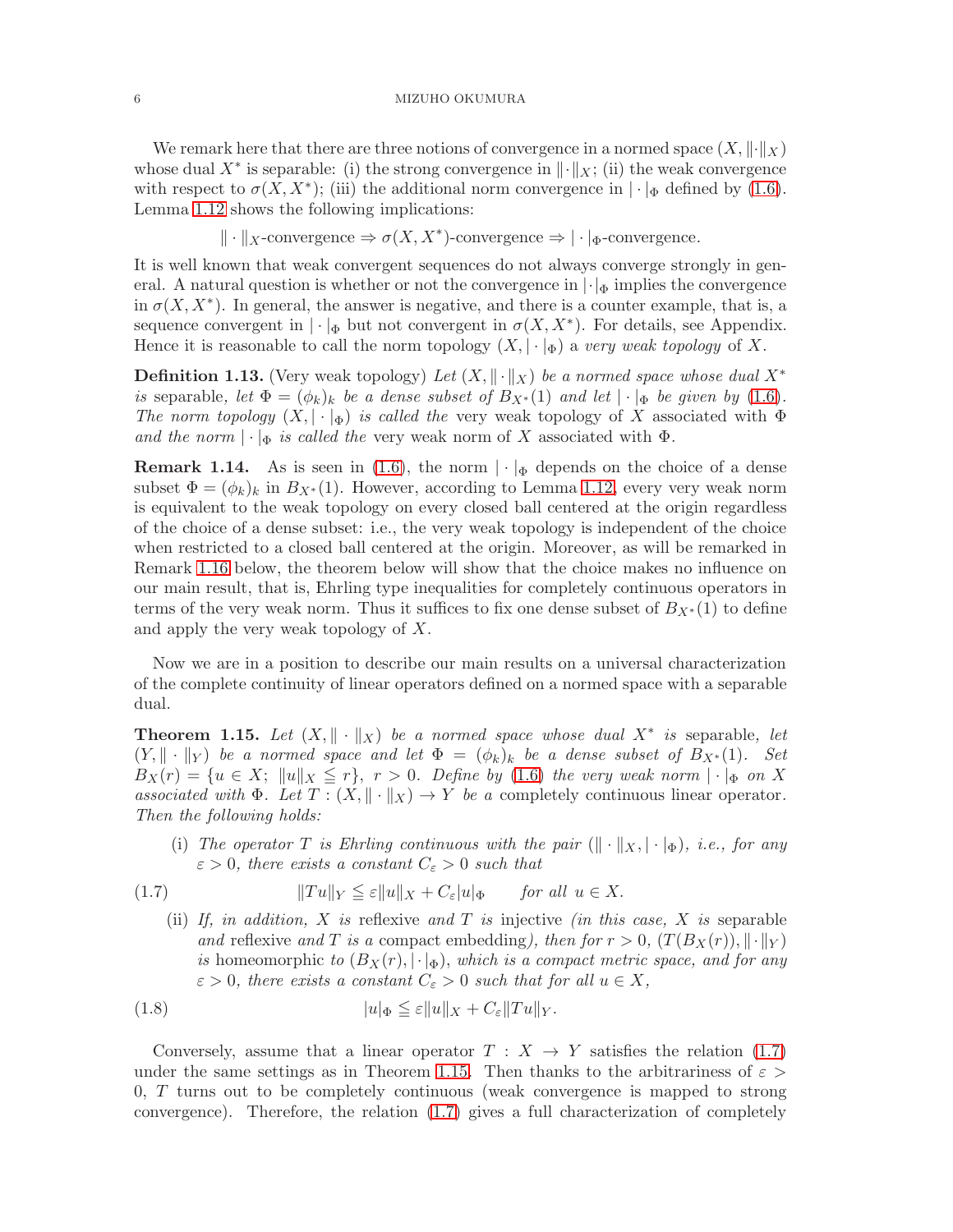continuous operators in terms of natural two different norms when  $(X, \| \cdot \|_X)$  has a separable dual. Hence we get a quantitative estimates of completely continuous operators which we have sought for.

Moreover, we give an important remark.

<span id="page-6-0"></span>**Remark 1.16.** We also see that the choice of a dense subset of  $B_{X*}(1)$  in [\(1.6\)](#page-4-1) makes no influence on the Ehrling continuity of linear operators. Let  $|\cdot|_{\Psi}$  be the very weak norm associated with  $\Psi = (\psi_k)_k$  which is a dense subset of  $B_{X^*}(1)$  different from  $\Phi$ . Then the canonical bijection

$$
(X, \|\cdot\|_X) \to (X, |\cdot|_\Psi)
$$

is completely continuous. So from the above theorem, for any  $\varepsilon > 0$ , there exists a constant  $C > 0$  such that

$$
|u|_{\Psi} \leqq \varepsilon ||u||_{X} + C|u|_{\Phi} \quad \text{for all } u \in X.
$$

Exchanging the roles of  $|\cdot|_{\Phi}$  and  $|\cdot|_{\Psi}$ , it holds that for any  $\varepsilon > 0$ , there is a constant  $C' > 0$  such that

$$
|u|_{\Phi} \leqq \varepsilon ||u||_X + C' |u|_{\Psi} \quad \text{for all } u \in X.
$$

Hence generalized Ehrling type inequalities for completely continuous linear operators is irrelevant to the choice of dense subsets  $\Phi$  and  $\Psi$  of  $B_{X*}(1)$  (to be precise, the constant  $C_{\varepsilon}$  in [\(1.7\)](#page-5-1) may depend on the choice).

According to Lemma [1.12,](#page-4-0) (i) of Theorem [1.15](#page-5-0) and Remark [1.16,](#page-6-0) the very weak topology can be regarded as a *universal* norm topology on  $X$  in the sense that every completely continuous operator from X (to some space) can be characterized with the norms  $\|\cdot\|_X$ and  $|\cdot|_{\Phi}$  via the generalized Ehrling type inequality, and vice versa. Hence in a separable dual case, we have obtained a universal triad: completely continuous operators, the very weak topology and the generalized Ehrling type inequality.

Finally, regarding compact embeddings of reflexive normed spaces with separable dual spaces into normed spaces, we shall observe that the assertion (ii) of Theorem [1.15](#page-5-0) provides more detailed information on topology than the classical Ehrling lemma (see also Corollary [1.9\)](#page-3-6).

Corollary 1.17. Under the same assumptions as in the assertion (ii) of Theorem [1.15,](#page-5-0) the metric spaces  $(B_X(1), \|T \cdot \|_Y)$  and  $(B_X(1), \|\cdot\|_{\Phi})$  are homeomorphic to the (relative) weak topological space  $(B_X(1), \sigma(X, X^*))$ , i.e., these three topological spaces are homeomorphic to each other.

Indeed, from Lemma [1.12,](#page-4-0) the metric space  $(B_X(1), |\cdot|_{\Phi})$  is homeomorphic to the (relative) weak topological space  $(B_X(1), \sigma(X, X^*))$ , and from the estimate [\(1.7\)](#page-5-1), [\(1.8\)](#page-5-2) and the arbitrariness of  $\varepsilon > 0$ , the canonical mapping  $(B_X(1), \|T \|_Y) \to (B_X(1), \| \cdot \|_{\Phi})$ and the inverse  $(B_X(1), |\cdot|_\Phi) \to (B_X(1), \|T \cdot \|_Y)$  are both (sequentially) continuous, whence follows the topological equivalence.

In contrast to Corollary [1.9,](#page-3-6) if  $(X, \|\cdot\|_X)$  is a reflexive normed space with a separable dual  $X^*$  and is compactly embedded into some normed space  $(Y, \|\cdot\|_Y)$ , it is remarkable that the metric space  $(B_X(1), \|T \|_Y)$  is homeomorphic to  $(B_X(1), \sigma(X, X^*))$  and  $(B_X(1), |\cdot|_\Phi)$ , even though the latter two spaces stand irrelevantly to the space Y. This observation may indicate that in this situation, the very weak normed space  $(X, |\cdot|_{\Phi})$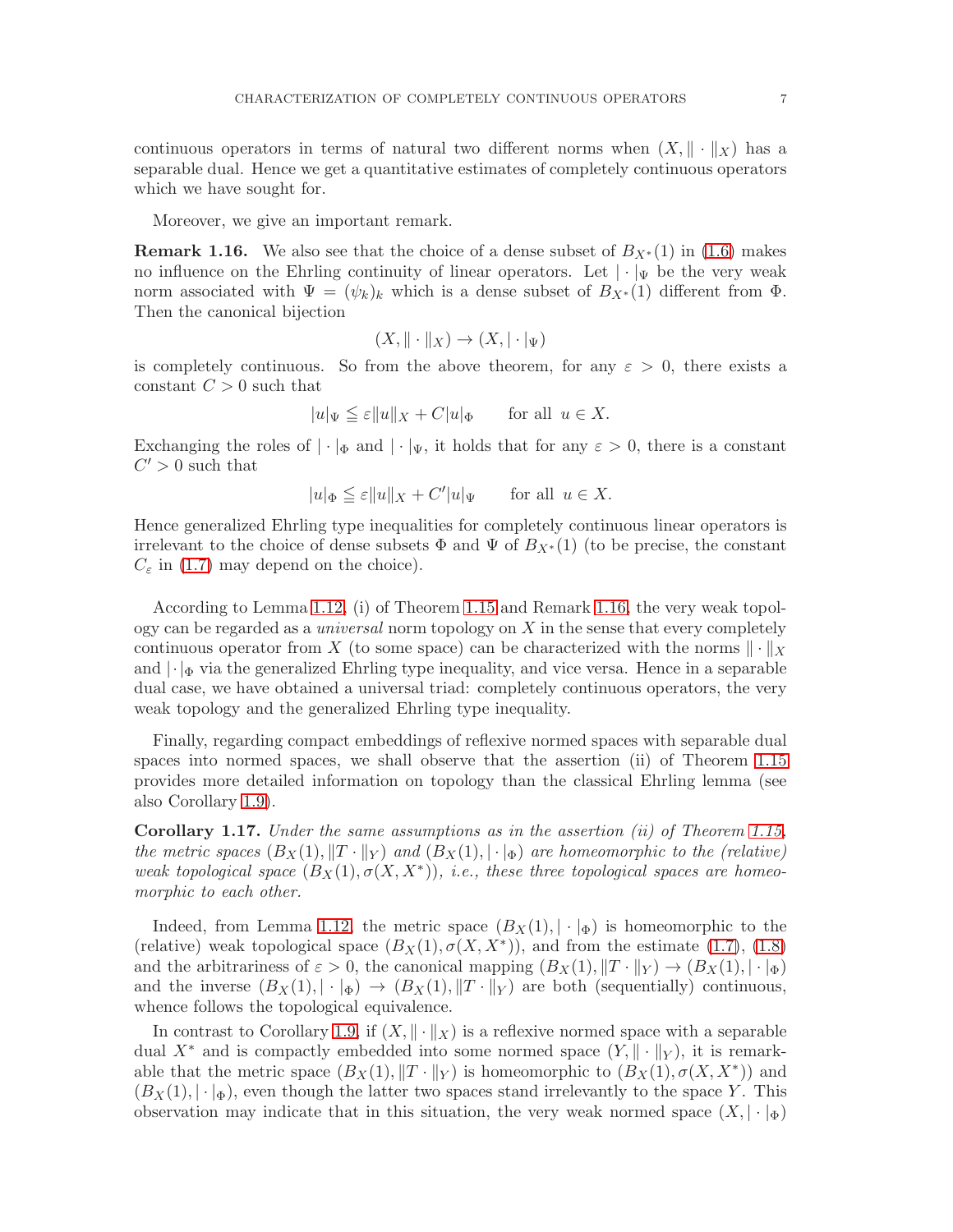#### 8 MIZUHO OKUMURA

is a central (universal) space among normed spaces  $(Y, \|\cdot\|_Y)$  into which  $(X, \|\cdot\|_X)$  is compactly embedded, since the canonical embedding  $(X, \|\cdot\|_X) \to (X, |\cdot|_{\Phi})$  is compact and the norm  $\|\cdot\|_{\Phi}$  induces "locally" the same topology as that induced by  $\|T\cdot\|_{Y}$ ; they are even equivalent to the (relative) weak topology.

The rest of the paper is organized as follows. In Section 2, we shall give preliminary facts in order to prove our main results. In Section 3, proofs for main results are provided. In Appendix, we shall compare a very weak topology with strong and weak topologies: we will give an example of a sequence which converges in a very weak topology but does not in the strong topology.

# 2. Preliminaries

In this section, we recall some preliminary facts in general topology and functional analysis on normed spaces.

2.1. A useful lemma for homeomorphisms. The following well-known lemma is useful to prove that a mapping is a homeomorphism.

<span id="page-7-2"></span>Lemma 2.1. Every continuous bijection from a compact space onto a Hausdorff space is always a homeomorphism, i.e., the inverse mapping is also continuous.

The lemma above is verified since such a bijection must be a closed mapping (i.e., closed subsets are mapped to closed subsets).

2.2. Density argument via the Hahn-Banach theorem. The following lemma is very useful in finding an element orthogonal to a strict subspace. For more details, we refer the reader to [\[1,](#page-13-0) Corollary 1.8.].

<span id="page-7-3"></span>**Lemma 2.2.** ([\[1,](#page-13-0) Corollary 1.8.]) Let X be a normed space and let M be a subspace of X such that  $\overline{M} \neq X$ . Then there exists  $\phi \in X^*$ ,  $\phi \neq 0$ , such that

$$
\langle \phi, x \rangle = 0
$$
 for all  $x \in M$ .

2.3. Metrizability of the weak topology. The following lemma is one of fundamental facts to prove the main results of the present paper. For more details, we refer the reader to [\[1,](#page-13-0) Theorem 3.29] and [\[2,](#page-13-5) Section V.5.].

<span id="page-7-1"></span>**Lemma 2.3.** Let X be a normed space whose topological dual  $X^*$  is separable. Then a closed ball  $B_X(r)$  equipped with the (relative) weak topology  $\sigma(X, X^*)$  is metrizable.

2.4. Reflexivity and separability. We recall relations among reflexivity and separability on normed spaces (not necessarily restricted on Banach spaces). For proofs, we refer the reader to  $[6, p.145]$ ,  $[4, pp.225-273]$  (see also  $[1,$  Sections 3.5 and 3.6) in the Banach space case).

<span id="page-7-0"></span>**Lemma 2.4.** Let  $X$  be a normed space with its topological dual  $X^*$ .

- (i) If X is reflexive, then  $X^*$  is also reflexive and every bounded subset of X is weakly compact.
- (ii) X is separable whenever  $X^*$  is separable.

# 3. Proofs of Theorems

Now we are ready to prove our main results.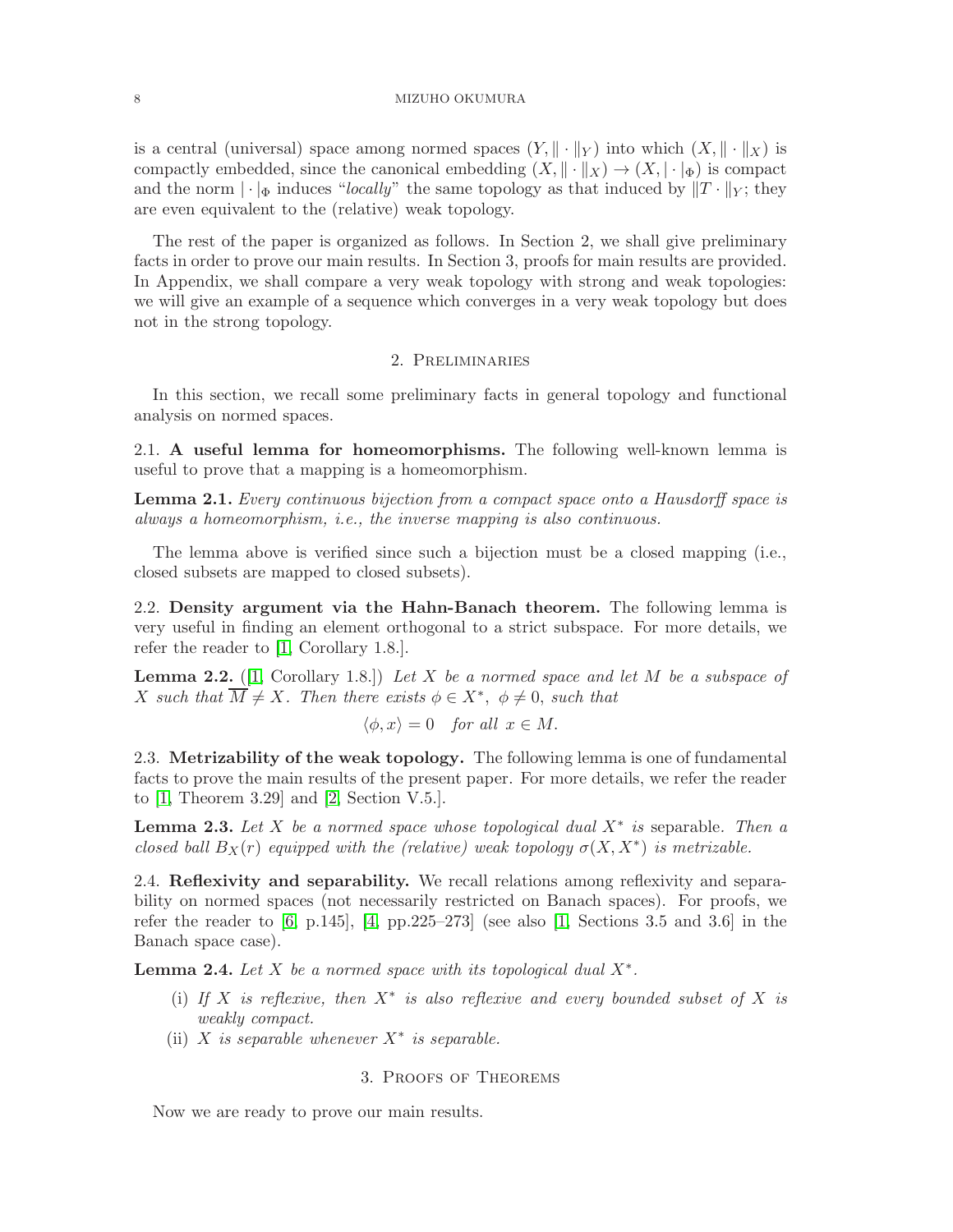### 3.1. Proofs of Main results I. We prove Theorem [1.6](#page-3-1) and Corollaries [1.8](#page-3-0) and [1.10.](#page-3-5)

**Proof of Theorem [1.6.](#page-3-1)** Since the mapping  $T : (B, \|\cdot\|_2) \to (Y, \|\cdot\|_Y)$  is continuous particularly at the origin, for any  $\varepsilon > 0$ , there exists  $\delta_{\varepsilon} > 0$  such that

(3.1) 
$$
T(\lbrace u \in B; ||u||_2 < \delta_{\varepsilon} \rbrace) \subset \lbrace u \in Y; ||u||_Y < \varepsilon \rbrace.
$$

Let  $u \in X \setminus \{0\}$  be arbitrary. One observes

<span id="page-8-0"></span>
$$
\frac{\delta_{\varepsilon}}{\delta_{\varepsilon}||u||_1 + ||u||_2}u \in \{u \in B; ||u||_2 < \delta_{\varepsilon}\}.
$$

Indeed,

$$
\frac{\delta_{\varepsilon}||u||_1}{\delta_{\varepsilon}||u||_1 + ||u||_2} < \frac{\delta_{\varepsilon}||u||_1}{\delta_{\varepsilon}||u||_1} = 1, \qquad \qquad \frac{\delta_{\varepsilon}||u||_2}{\delta_{\varepsilon}||u||_1 + ||u||_2} < \frac{\delta_{\varepsilon}||u||_2}{||u||_2} = \delta_{\varepsilon}.
$$

Hence due to [\(3.1\)](#page-8-0), one has

$$
\left\|T\left(\frac{\delta_{\varepsilon}}{\delta_{\varepsilon}||u||_1 + ||u||_2}u\right)\right\|_Y < \varepsilon,
$$

which leads to

(3.2) 
$$
||Tu||_Y \leq \varepsilon ||u||_1 + \frac{\varepsilon}{\delta_{\varepsilon}} ||u||_2.
$$

The case that  $u = 0$  is trivial.

Conversely, suppose that a linear operator T is Ehrling continuous with the pair  $(\|\cdot\|)$  $\|\cdot\|_2$  and consider the restricted mapping

$$
T|_B : (B, \|\cdot\|_2) \to (Y, \|\cdot\|_Y).
$$

Let  $(u_n)_n$  and u be in B such that  $||u_n - u||_2 \to 0$ . From the generalized Ehrling type inequality [\(1.6\)](#page-3-1), it follows that

$$
||Tu_n - Tu||_Y \leqq \varepsilon ||u_n - u||_1 + C_{\varepsilon} ||u_n - u||_2
$$

and hence, passing to the limit as  $n \to \infty$ , one obtains

$$
\overline{\lim}_{n \to \infty} ||Tu_n - Tu||_Y \leqq 2\varepsilon.
$$

Thanks to the arbitrariness of  $\varepsilon > 0$ ,  $T|_B$  turns out to be continuous.

We can obtain the classical Ehrling inequality as a corollary of Theorem [1.6.](#page-3-1)

**Proof of Corollary [1.8.](#page-3-0)** Set  $B = \{u \in X; ||u||_X \leq 1\}$ . We equip X with the norm  $|\cdot|_X$  induced by  $\|\cdot\|_Z$ , that is,  $|u|_X := \|(\tau \circ \theta)(u)\|_Z$  for all  $u \in X$  where  $\theta : X \to Y$  is a compact embedding and  $\tau : Y \to Z$  is a continuous embedding, and then we consider a metric space  $(B, |\cdot|_X)$ , for which one has a trivial homeomorphism

 $(\tau \circ \theta)|_B : (B, |\cdot|_X) \to ((\tau \circ \theta)(B), ||\cdot||_Z); u \mapsto (\tau \circ \theta)(u).$ 

In view of Theorem [1.6,](#page-3-1) it suffices to show that the operator

$$
\theta|_B : (B, |\cdot|_X) \to (Y, ||\cdot||_Y); \ u \mapsto \theta(u),
$$

is continuous. To this end, we shall make use of the following commutative diagram [\(3.3\)](#page-9-0). Symbols " $\hookrightarrow$ " and " $\hookrightarrow$ " denote continuous injections and continuous bijections, respectively. The injections  $i_1, i_2$ , and those with no suffix in  $(3.3)$  are canonical and continuous injections. Also,  $\frac{\leftrightarrow}{\cong}$  denotes a homeomorphism, i.e., a continuous bijection with a continuous inverse.

 $\Box$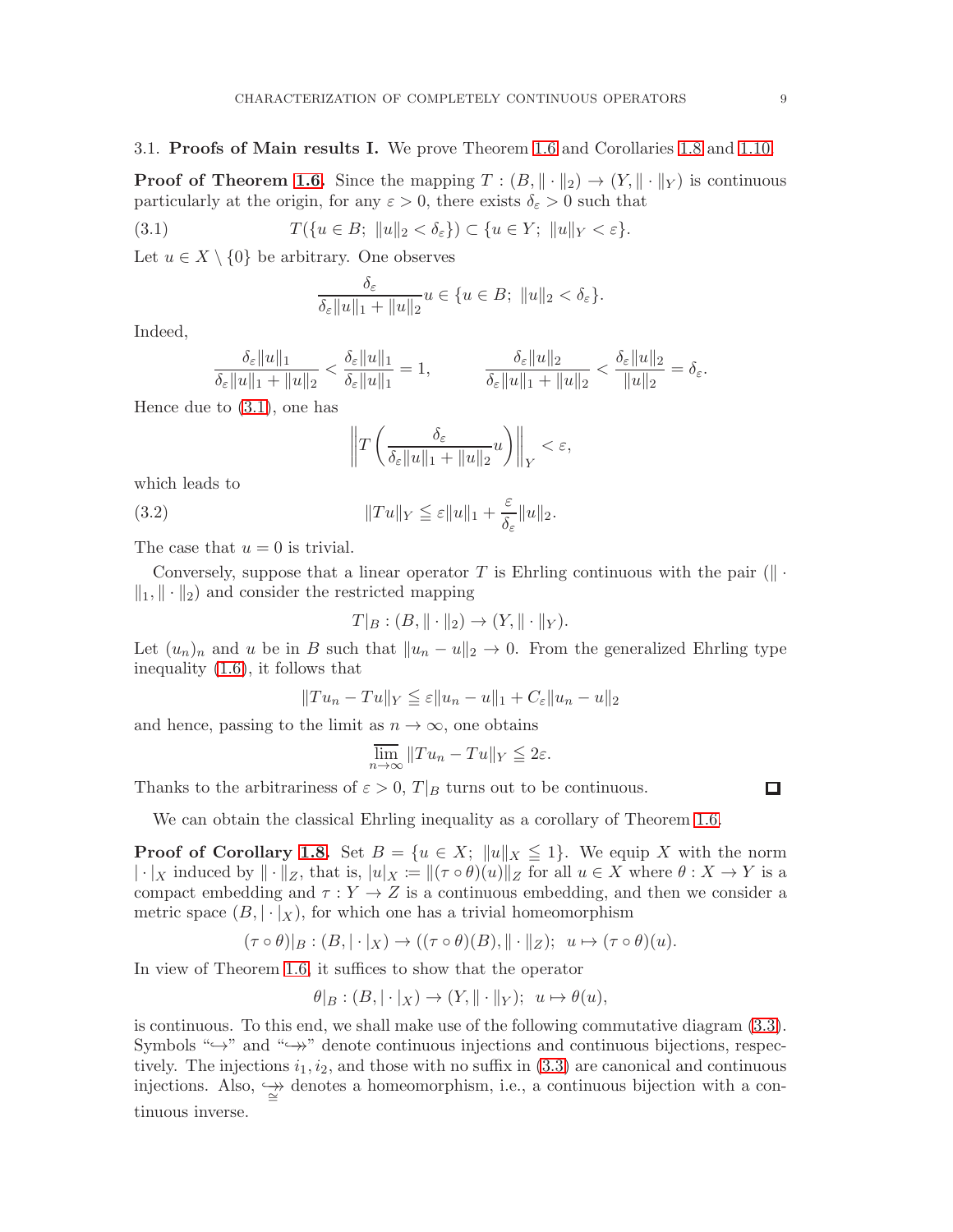<span id="page-9-0"></span>(3.3)  

$$
\begin{array}{c}\n\left(\begin{array}{c}\n\ddots & \cdots & \cdots & \cdots \\
\hline\n\ddots & \cdots & \cdots & \cdots \\
\hline\n\ddots & \ddots & \ddots & \vdots \\
\hline\n\end{array}\right) & \begin{array}{c}\n\ddots & \cdots & \cdots & \cdots \\
\hline\n\ddots & \ddots & \ddots & \vdots \\
\hline\n\end{array}\right) & \begin{array}{c}\n\ddots & \cdots & \ddots & \vdots \\
\hline\n\ddots & \ddots & \ddots & \vdots \\
\hline\n\end{array}\right) & \begin{array}{c}\n\ddots & \cdots & \ddots & \vdots \\
\hline\n\ddots & \ddots & \ddots & \vdots \\
\hline\n\end{array}\right) & \begin{array}{c}\n\ddots & \cdots & \ddots & \vdots \\
\hline\n\ddots & \ddots & \ddots & \vdots \\
\hline\n\end{array}\right) & \begin{array}{c}\n\ddots & \cdots & \ddots & \vdots \\
\hline\n\ddots & \ddots & \ddots & \vdots \\
\hline\n\ddots & \ddots & \ddots & \vdots \\
\hline\n\ddots & \ddots & \ddots & \vdots \\
\hline\n\ddots & \ddots & \ddots & \vdots \\
\hline\n\ddots & \ddots & \ddots & \vdots \\
\hline\n\ddots & \ddots & \ddots & \vdots \\
\hline\n\ddots & \ddots & \ddots & \vdots \\
\hline\n\ddots & \ddots & \ddots & \vdots \\
\hline\n\ddots & \ddots & \ddots & \vdots \\
\hline\n\ddots & \ddots & \ddots & \vdots \\
\hline\n\ddots & \ddots & \ddots & \vdots \\
\hline\n\ddots & \ddots & \ddots & \vdots \\
\hline\n\ddots & \ddots & \ddots & \vdots \\
\hline\n\ddots & \ddots & \ddots & \vdots \\
\hline\n\ddots & \ddots & \ddots & \vdots \\
\hline\n\ddots & \ddots & \ddots & \vdots \\
\hline\n\ddots & \ddots & \ddots & \vdots \\
\hline\n\ddots & \ddots & \ddots & \vdots \\
\hline\n\ddots & \ddots & \ddots & \vdots \\
\hline\n\ddots & \ddots & \ddots & \vdots \\
\hline\n\ddots & \ddots & \ddots & \vdots \\
$$

Since  $\theta$  :  $(X, \|\cdot\|_X) \to (Y, \|\cdot\|_Y)$  is compact,  $\theta(B)$  is relatively compact in Y which means  $(\overline{\theta(B)}^{\|\cdot\|_Y}, \|\cdot\|_Y)$  is a compact metric space. Moreover, the restriction of  $\tau$  onto  $\overline{\theta(B)}^{\|\cdot\|_Y}$ , that is,

$$
\tau|_{\overline{\theta(B)}} \|\cdot\|_{Y} : (\overline{\theta(B)}^{\|\cdot\|_{Y}}, \|\cdot\|_{Y}) \to (\tau(\overline{\theta(B)}^{\|\cdot\|_{Y}}), \|\cdot\|_{Z})
$$

is a continuous bijection. From Lemma [2.1,](#page-7-2) we observe that  $\tau|_{\overline{\theta(B)}}$  is a homeomorphism, and hence, the inverse mapping is also continuous. Therefore, from the commutative diagram [\(3.3\)](#page-9-0), one can find that

$$
\theta|_B = i_2 \circ (\tau|_{\overline{\theta(B)}} \otimes \tau)_{\tau \otimes \tau}^{-1} \circ i_1 \circ (\tau \circ \theta)|_B : (B, |\cdot|_X) \to (Y, \|\cdot\|_Y); \ \ u \mapsto \theta(u),
$$

 $\Box$ 

is continuous. Now from Theorem [1.6](#page-3-1) follows the conclusion.

Remark 3.1. An essential point of a proof of the classical Ehrling lemma may be that  $(\overline{\theta(B)}^{\|\cdot\|_Y}, \|\cdot\|_Y)$  is a compact metric space due to the compactness of  $\theta$  and that thus the mapping  $\tau|_{\overline{\theta(B)}}$  turns out to be a homeomorphism.

**Proof of Corollary [1.10.](#page-3-5)** Set  $B := \{u \in X; ||u||_X \leq 1\}$ . Here we note that if a linear space is furnished with several different norms, then there also arise different weak topologies corresponding to the norms. So we shall pay careful attention to handle such different weak topologies on X and B. We denote by  $\sigma_1$  and  $\sigma_2$  the weak topologies on X associated with norms  $\|\cdot\|_X, |\cdot|_X$ , respectively, and we denote by  $(B, \sigma_j), j = 1, 2$ , the topological spaces furnished with the relative topologies in  $(X, \sigma_i)$ ,  $j = 1, 2$ , respectively. We set the canonical bijection

$$
\theta : (X, \|\cdot\|_X) \to (X, |\cdot|_X); \ \ u \mapsto \theta(u) \coloneqq u.
$$

Then  $\theta$  is a bounded linear bijection due to the assumptions, and moreover, the induced linear operator

$$
\hat{\theta} : (X, \sigma_1) \to (X, \sigma_2); \ \ u \mapsto \hat{\theta}(u) \equiv \theta(u),
$$

is also continuous (see also [\[1,](#page-13-0) Theorem 3.10.]). We make use of the following commutative diagram [\(3.4\)](#page-10-0).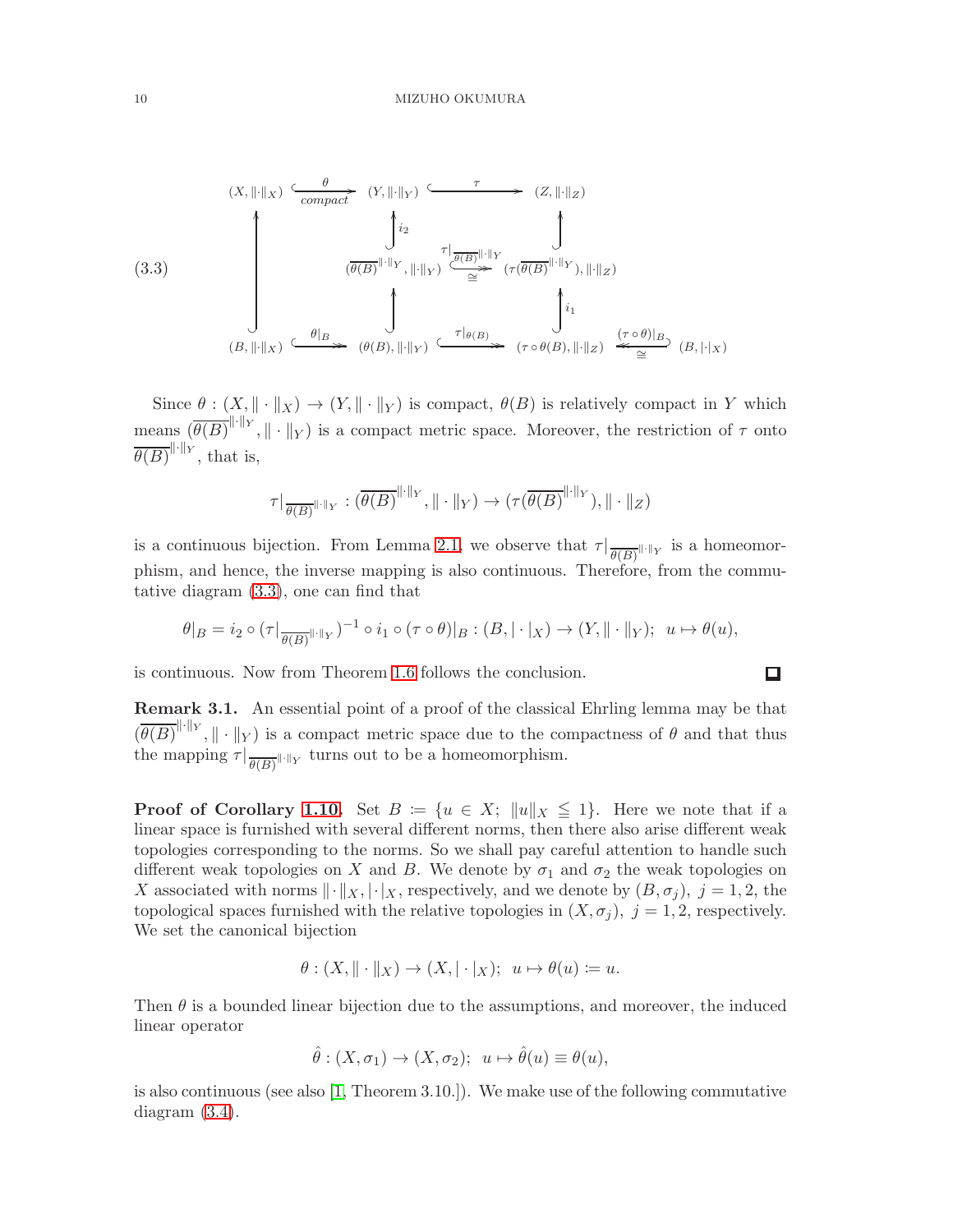<span id="page-10-0"></span>

All the mappings, except for

 $T: (X, \|\cdot\|_X) \to (Y, \|\cdot\|_Y),$  $\hat{T}: (X, \sigma_1) \to (Y, \|\cdot\|_Y); u \mapsto \hat{T}u \equiv Tu.$ 

are canonical and continuous. Since T is completely continuous, the mapping  $\hat{T}$  defined above is sequentially continuous. It suffices to show that

$$
T|_B : (B, |\cdot|_X) \to (Y, ||\cdot||_Y); u \mapsto Tu,
$$

is continuous. Since  $(X, \|\cdot\|_X)$  is reflexive,  $(B, \sigma_1)$  turns out to be compact (i.e., B is weakly compact). Moreover, it is well known that weak topology is Hausdorff; hence so is  $(B, \sigma_2)$ . Thus Lemma [2.1](#page-7-2) implies  $\hat{\theta}|_B$  is a homeomorphism. Therefore, it follows that

$$
T|_{B} = \hat{T} \circ i_{2} \circ (\hat{\theta}|_{B})^{-1} \circ i_{1}|_{B} : (B, |\cdot|_{X}) \to (Y, \|\cdot\|_{Y})
$$

is sequentially continuous between metric spaces, and hence, it is also continuous. Consequently,  $T : X \to Y$  is Ehrling continuous with the pair  $(\|\cdot\|_X, |\cdot|_X)$ . □

Remark 3.2. In the proof mentioned above, the following facts played crucial roles:

- (i)  $(B, \sigma_1)$  is a compact space due to the reflexivity of  $(X, \|\cdot\|_X)$ , and thus, the mapping  $\hat{\theta}|_B$  turns out be a homeomorphism;
- (ii)  $\hat{T}$  induced by T is sequentially continuous, i.e., T is weakly-strongly sequentially continuous.

3.2. Proofs of Main results II. We shall prove Lemma [1.12](#page-4-0) and Theorem [1.15.](#page-5-0) Some of the assertions of Lemma [1.12](#page-4-0) might be well known, and hence, proofs for them will be omitted.

**Proof of Lemma [1.12.](#page-4-0)** It is well known that the nonnegative function  $|\cdot|_{\Phi}$  is a norm on X. Let K be a bounded subset in  $(X, \|\cdot\|_X)$ . It follows that

$$
|u|_{\Phi} \le \sum_{k=1}^{\infty} 2^{-k} \|\phi_k\|_{X^*} \|u\|_{X} \le \|u\|_{X} \le \sup_{u \in K} \|u\|_{X} < \infty.
$$

Hence the series in [\(1.6\)](#page-4-1) is uniformly convergent for  $u \in K$ . Thus the assertions (i), (ii) are proved.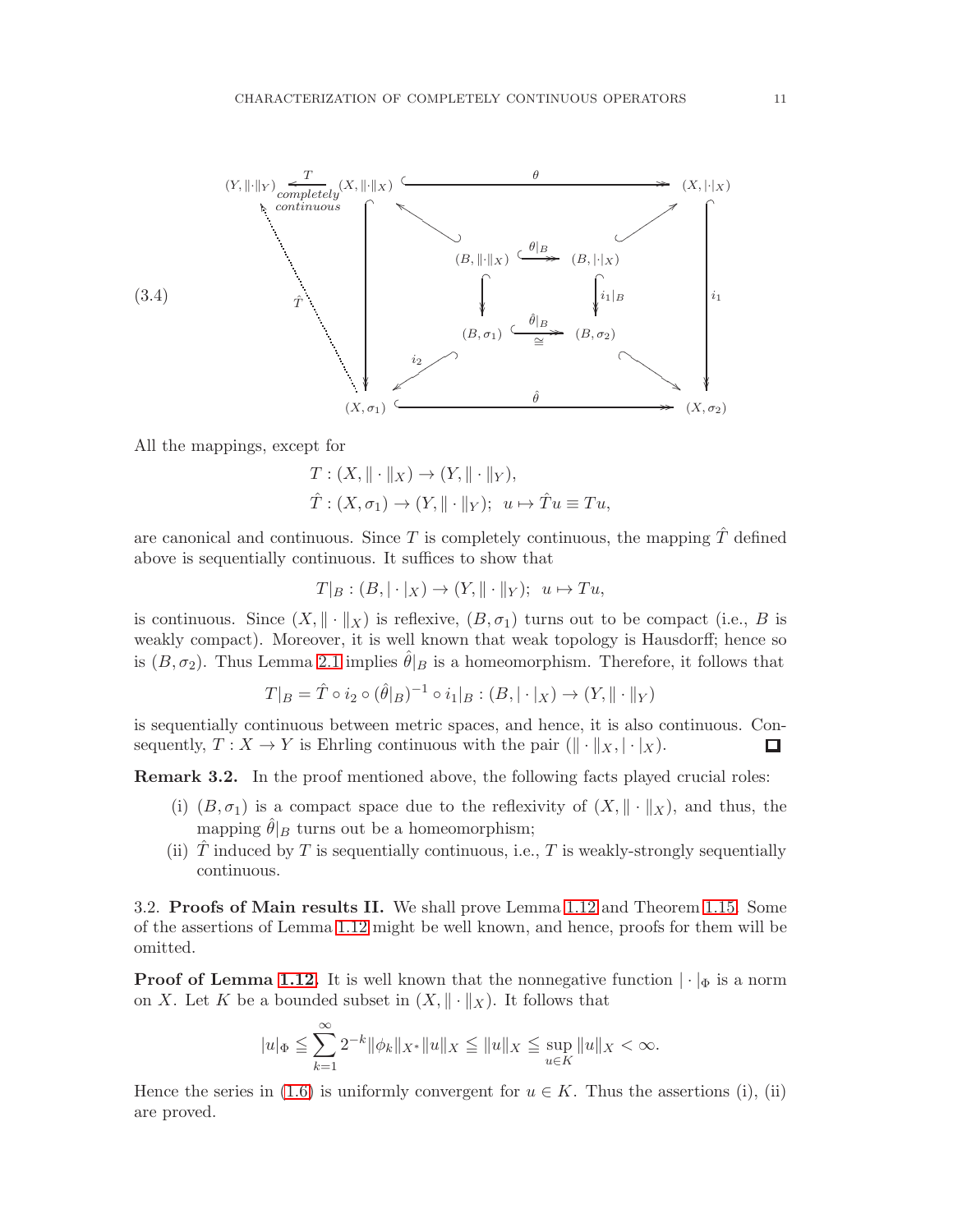We next prove the assertion (iii). Assume that a sequence  $(u_n)$  in X is weakly convergent to u. Then from the Uniform Boundedness Principle,

$$
\rho \coloneqq \sup_{n \ge 1} \|u_n\|_X + \|u\|_X
$$

is finite, and thus for any  $\varepsilon > 0$ , there is  $M \in \mathbb{N}$  which depends only on  $\varepsilon$  and  $\rho$  such that

$$
\sum_{k\geq M+1} 2^{-k} |\langle \phi_k, u_n - u \rangle| \leq \rho \sum_{k\geq M+1} 2^{-k} \leq \varepsilon \quad \text{for all } n \in \mathbb{N}.
$$

It follows that

$$
|u_n - u|_{\Phi} \le \sum_{k=1}^{M} 2^{-k} |\langle \phi_k, u_n - u \rangle| + \varepsilon,
$$

and hence, passing to the limit as  $n \to \infty$ , one gets

$$
\overline{\lim}_{n \to \infty} |u_n - u|_{\Phi} \leqq \sum_{k=1}^{M} 2^{-k} \overline{\lim}_{n \to \infty} |\langle \phi_k, u_n - u \rangle| + \varepsilon
$$

$$
= \varepsilon.
$$

Thanks to the arbitrariness of  $\varepsilon > 0$ , one obtains

$$
\lim_{n \to \infty} |u_n - u|_{\Phi} = 0.
$$

Conversely, let  $\varepsilon > 0$  be arbitrary and assume that a sequence  $(u_n)_n$  and u in X satisfy  $\sup_n ||u_n||_X < \infty$  and  $|u_n - u|_{\Phi} \to 0$  as  $n \to \infty$ . Fix an arbitrary  $\phi \in B_{X^*}(1)$  and take  $l \in \mathbb{N}$  such that  $\|\phi - \phi_l\|_{X^*} \leq \varepsilon$ . It follows that

$$
|\langle \phi, u_n - u \rangle| \leq |\langle \phi - \phi_l, u_n - u \rangle| + |\langle \phi_l, u_n - u \rangle|
$$
  

$$
\leq (\sup_n ||u_n||_X + ||u||_X) \varepsilon + 2^l |u_n - u|_{\Phi}.
$$

Passing to the limit as  $n \to \infty$ , one gets

$$
\overline{\lim}_{n \to \infty} |\langle \phi, u_n - u \rangle| \leqq (\sup_n ||u_n||_X + ||u||_X)\varepsilon,
$$

and thanks to the arbitrariness of  $\varepsilon > 0$ , one obtains

$$
\lim_{n \to \infty} |\langle \phi, u_n - u \rangle| = 0.
$$

Thus the assertion (iii) is verified.

The assertion (iv) is an immediate consequence of the definition of complete continuity and (iii). The assertion  $(v)$  is proved in [\[1,](#page-13-0) Theorem 3.29].

As for (vi), assume that X is reflexive. Due to Lemma [2.4,](#page-7-0)  $(B_X(r), \sigma(X, X^*))$  is a compact space, and thus  $(B_X(r), |\cdot|_\Phi)$ , homeomorphic to the above, is also compact. The proof is complete.  $\Box$ 

Employing Theorem [1.6](#page-3-1) and Lemma [1.12,](#page-4-0) we shall prove Theorem [1.15.](#page-5-0)

**Proof of Theorem [1.15.](#page-5-0)** Set  $B = \{u \in X; ||u||_X \leq 1\}$ . According to (v) of Lemma [1.12,](#page-4-0) the metric space  $(B, |\cdot|_{\Phi})$  is homeomorphic to  $(B, \sigma(X, X^*))$ , and T is (sequentially) continuous from  $(B, |\cdot|_{\Phi})$  to  $(Y, ||\cdot||_{Y})$ , since T is completely continuous. Hence, from Theorem [1.6,](#page-3-1) T turns out to be Ehrling continuous with the pair  $(\Vert \cdot \Vert_X, \Vert \cdot \Vert_{\Phi})$ and the assertion (i) is verified.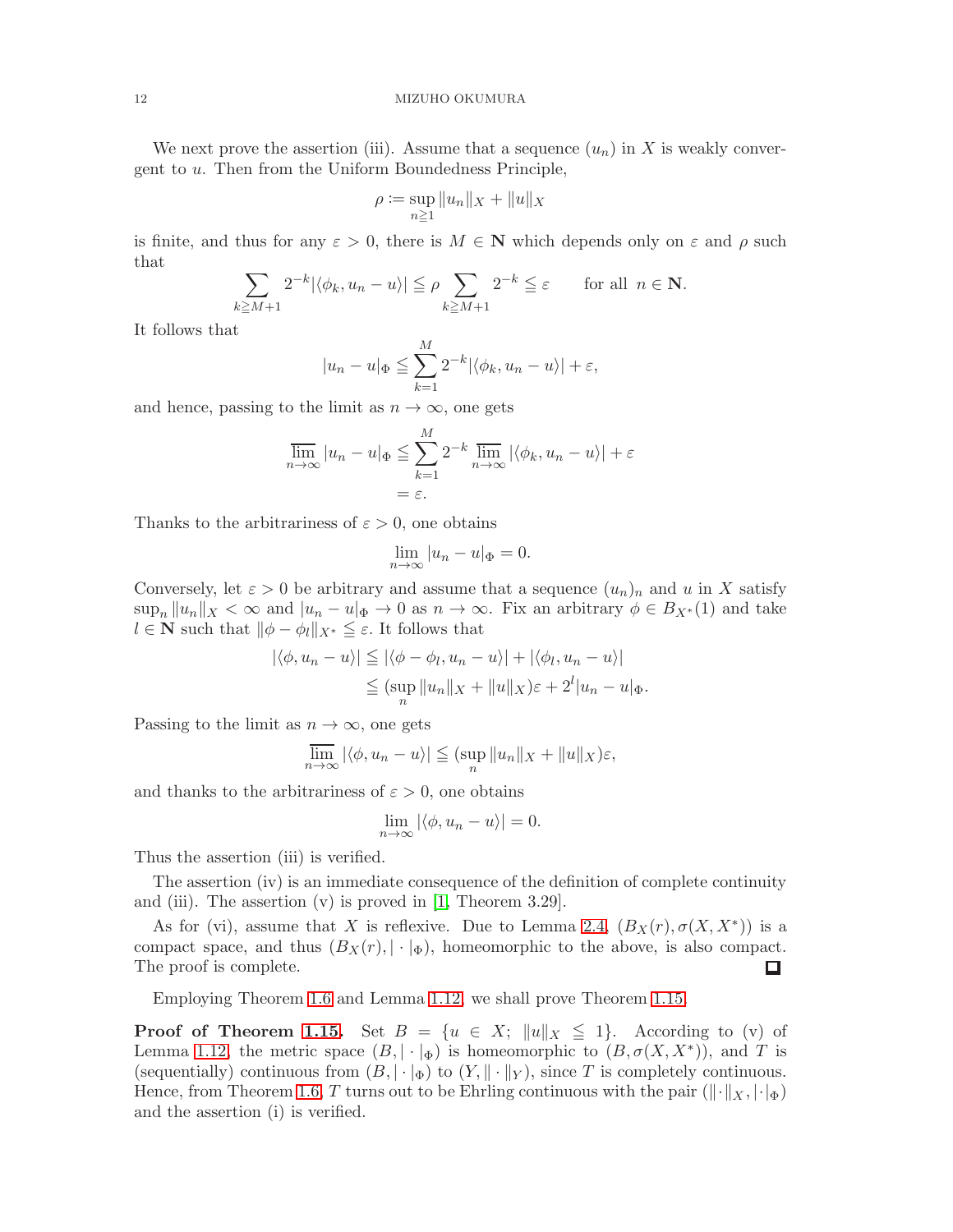Assume that  $X$  is reflexive and  $T$  is injective. Then (vi) of Lemma [1.12](#page-4-0) implies that  $(B_X(r), |\cdot|_{\Phi})$  is a compact metric space. Since

$$
T: (B_X(r), |\cdot|_{\Phi}) \to (Y, \|\cdot\|_Y)
$$

is continuous and every continuous mapping preserves compactness, one can immediately observe that  $(T(B_X(r)), \|\cdot\|_Y)$  is a compact metric space. Since the mapping

$$
T: (B_X(r), |\cdot|_{\Phi}) \to (T(B_X(r)), ||\cdot||_Y)
$$

is a continuous bijection, we can employ Lemma [2.1](#page-7-2) to observe that  $T$  is a homeomorphism, i.e.,  $(T(B_X(r)), \|\cdot\|_Y)$  is homeomorphic to  $(B_X(r), \|\cdot\|_{\Phi})$ , and the inverse mapping

$$
T^{-1}: (T(B_X(r)), \|\cdot\|_Y) \to (B_X(r), |\cdot|_{\Phi})
$$

is also continuous. Now for the sake of simplicity we set  $r = 1$  and  $B = B<sub>X</sub>(1)$ , and then, for any  $\varepsilon > 0$ , there exists  $\delta_{\varepsilon} > 0$  such that

(3.5) 
$$
T^{-1}(\lbrace Tu \in T(B); ||Tu||_Y < \delta_{\varepsilon} \rbrace) \subset \lbrace u \in B; ||u||_{\Phi} < \varepsilon \rbrace.
$$

Let  $u \in X \setminus \{0\}$  be arbitrary. One has

<span id="page-12-0"></span>
$$
\frac{\delta_{\varepsilon}}{\delta_{\varepsilon}||u||_X + ||Tu||_Y}u \in \{u \in B; ||Tu||_Y < \delta_{\varepsilon}\}.
$$

Indeed, if  $u \neq 0$ , it follows that

$$
\frac{\delta_{\varepsilon}||u||_X}{\delta_{\varepsilon}||u||_X + ||Tu||_Y} < 1, \qquad \frac{\delta_{\varepsilon}||Tu||_Y}{\delta_{\varepsilon}||u||_X + ||Tu||_Y} < \delta_{\varepsilon}.
$$

According to [\(3.5\)](#page-12-0), one obtains

$$
\left|T^{-1}\left(\frac{\delta_{\varepsilon}}{\delta_{\varepsilon}||u||_X + \|Tu\|_Y}Tu\right)\right|_{\Phi} < \varepsilon,
$$

which yields

$$
|u|_\Phi\leqq \varepsilon \|u\|_X+\frac{\varepsilon}{\delta_\varepsilon}\|Tu\|_Y.
$$

The case that  $u = 0$  is trivial, and thus, the proof is complete.

 $\Box$ 

#### Acknowledgement

The author would like to thank his supervisor Goro Akagi for his encouragement and advice during the preparation of the paper.

## Appendix A. Strict weakness of the very weak topology

We shall prove that the very weak convergence (see Definition [1.13\)](#page-5-3) is strictly weaker than the weak convergence by employing Lemma [2.2.](#page-7-3) According to (iii) of Lemma [1.12,](#page-4-0) it suffices to show the existence of a sequence  $(u_n)$  in X such that  $||u_n||_X \to \infty$  and  $|u_n|\Phi \to 0$ . Such a sequence exists even if X is separable and reflexive.

Now we assume that  $(X, \|\cdot\|_X)$  is an infinite dimensional reflexive and separable Banach space and we identify X with  $X^{**}$ . Let  $(\phi_k)_k$  be a dense subset of  $B_{X^*}(1)$  such that for every  $k \geq 1$ , the finite dimensional subspace

$$
M_k \coloneqq \text{span}\{\phi_1, \dots, \phi_k\}, \qquad k \in \mathbf{N},
$$